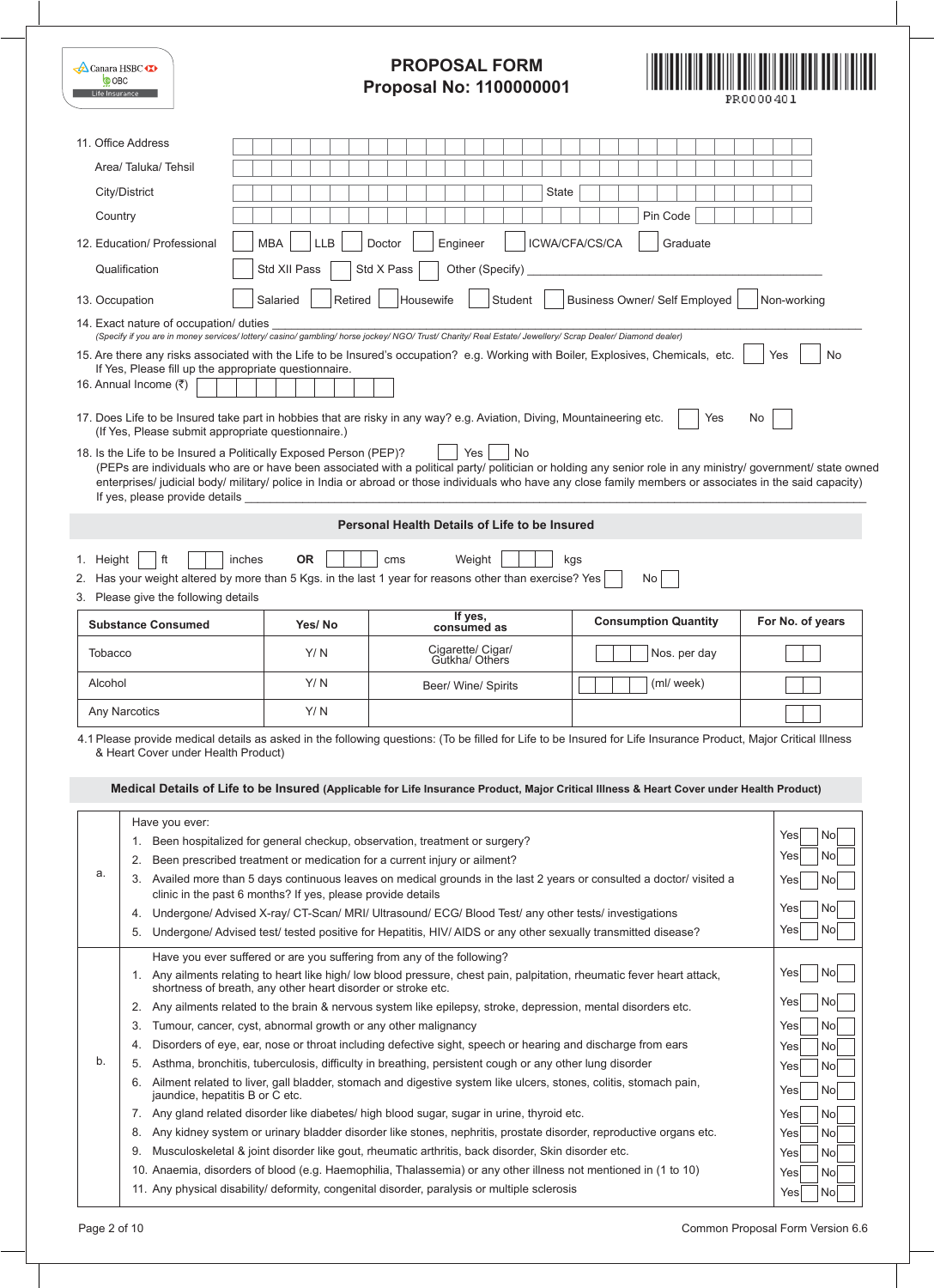

Please provide details if answer of any of the above question is answered as "Yes"

| <b>Question Number</b> | Details |
|------------------------|---------|
|                        |         |
|                        |         |

The Company reserves the right to ask for medical tests or/ seek further information based on above answers. Please submit Previous Medical Reports (if any) and relevant questionnaire (s)

4.2 Please provide medical details as asked in the following questions: (To be filled for Life to be Insured if Health Product is Opted)

### **Additional Medical Details of Life to be Insured (Applicable only for Major Critical Illness & Heart Cover)**

| a. | Have you consulted any doctor for surgical operations or have been hospitalized for any disorder or been advised to<br>undergo/ have undergone any medical investigations/ treatment for medical conditions other than for minor cough,<br>cold or flu during the last 5 years? | Yesl                               |
|----|---------------------------------------------------------------------------------------------------------------------------------------------------------------------------------------------------------------------------------------------------------------------------------|------------------------------------|
| b. | Are you currently taking or in the past have taken any treatment or medications for any condition for a continuous<br>period of more than 14 days? (except for minor cough, cold, flu, appendix, typhoid)                                                                       | Yesl<br>Nol                        |
| C. | Have you ever availed insurance cover under 'Heart/ Cardiac product/ Critical illness cover'<br>through any insurance company in India? If yes, please share details Name of company, Sum Assured                                                                               | Yesl<br>Nol                        |
| d. | Have you ever suffered from or have been advised that you have any of the following conditions?<br>1. High Cholesterol/ lipids:<br>2. Excessive fatigue/ syncope/ dizziness:<br>3. Persistent fever or headache                                                                 | Yesl<br>Nol<br>Yesl<br>Nol<br>Yesl |
| е. | Have you ever had, or been told that you have or are currently undergoing investigation for Abnormal findings in ECG,<br>TMT, CXray, Echo, Angiography or any other cardiac investigations?                                                                                     | Yesl<br>No.                        |
|    | Have any of your immediate family members been diagnosed with prior to age of 60 years from Heart disease, high blood<br>pressure, stroke, Diabetes, kidney disease, cancer or any other disease/ailment?                                                                       | Yesl                               |

Please provide details if answer of any of the above question is answered as "Yes"

| <b>Question Number</b> | Details |
|------------------------|---------|
|                        |         |
|                        |         |

The Company reserves the right to ask for medical tests or/ seek further information based on above answers.

Please submit Previous Medical Reports (if any) and relevant questionnaire (s)

4.3. Please provide medical details as asked in the following questions: (To be filled for Life to be Insured if Health Product is Opted)

### **Medical Details of Life to be Insured (Applicable when Cancer Cover is opted)**

| a. | Have you availed insurance cover under "Stand-alone Cancer product" through CANARA HSBC ORIENTAL BANK OF<br>COMMERCE LIFE INSURANCE or through any other Insurer in the Indian insurance market?<br>If answer "Yes" please mention the Sum Assured availed, year of commencement & name of the Insurance Company below | Yesl        |  |  |  |  |  |  |
|----|------------------------------------------------------------------------------------------------------------------------------------------------------------------------------------------------------------------------------------------------------------------------------------------------------------------------|-------------|--|--|--|--|--|--|
|    |                                                                                                                                                                                                                                                                                                                        |             |  |  |  |  |  |  |
| b. | Have you suffered from or been advised investigation/ investigated or been treated for any form of Cancer, sarcoma,<br>tumor, or pre-cancerous conditions (few example but not exhaustive are Barrett's esophagus, atrophic gastritis,<br>cervical dysplasia, leukoplakia)                                             | Yesl<br>No. |  |  |  |  |  |  |
| C. | Are you suffering from or ever suffered from, Hepatitis B, Hepatitis C, Liver disease due to alcohol, Barrett's Esophagus,<br>Crohn's Disease, Peptic Ulcer, Ulcerative Colitis?                                                                                                                                       | Yes<br>N0   |  |  |  |  |  |  |
|    | Have you suffered from or been investigated for any of the following                                                                                                                                                                                                                                                   |             |  |  |  |  |  |  |
| d. | 1. Recurrent cough, hoarseness of voice, or difficulty in swallowing for a continuous period of 15 days?                                                                                                                                                                                                               |             |  |  |  |  |  |  |
|    | 2. Any persistent loss of blood or unusual discharge from any part of the body?                                                                                                                                                                                                                                        | Yesl<br>N0  |  |  |  |  |  |  |
|    | 3. Any ulceration, growth, nodule, cyst or lump in any part of the body?                                                                                                                                                                                                                                               |             |  |  |  |  |  |  |
|    | Have you had abnormal findings in any of the listed investigations in the last 6 months (if applicable)-                                                                                                                                                                                                               |             |  |  |  |  |  |  |
| е. | Ultrasound Endoscopy/Colonoscopy CT Scan/MRI Biopsy PAP Smear Mammography                                                                                                                                                                                                                                              | Yes<br>N0   |  |  |  |  |  |  |
|    | Blood test for cancer diagnosis (Tumor Marker)                                                                                                                                                                                                                                                                         |             |  |  |  |  |  |  |
| f. | Have any of your parents (below age 60 years), sisters or brothers suffered from any form of cancer                                                                                                                                                                                                                    | Yesl<br>Nol |  |  |  |  |  |  |
| g. | Are you suffering from or ever suffered from HIV/ AIDs, Chronic Glomerulonephritis, Chronic Kidney Disease,<br>Polycystic Kidney Disease, Anemia?                                                                                                                                                                      | Yes<br>Nο   |  |  |  |  |  |  |
| h. | Are you suffering from or ever suffered from Fatty liver, Gastritis, Gastro-Esophageal Reflux?                                                                                                                                                                                                                         | Yesl<br>Nol |  |  |  |  |  |  |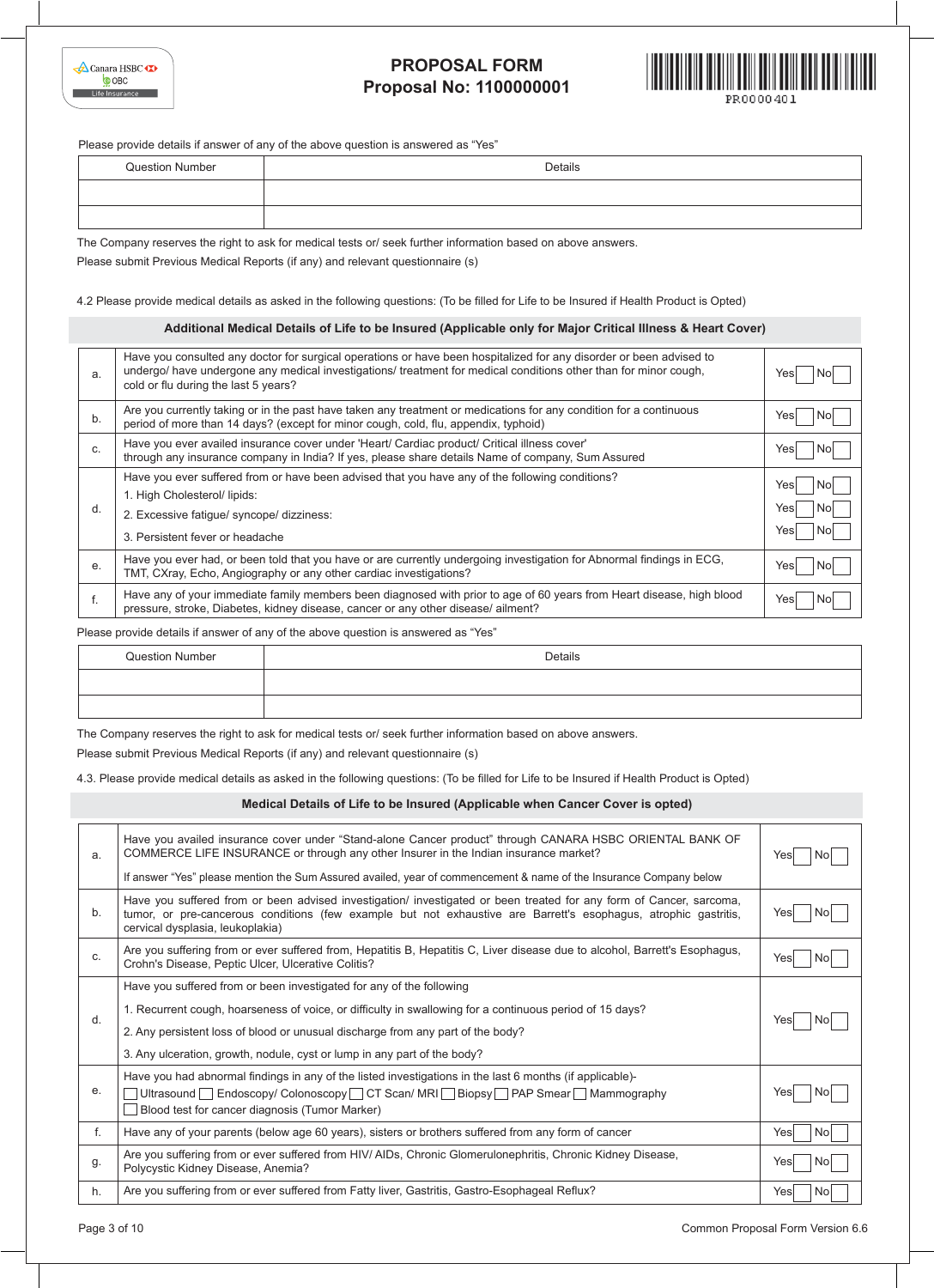| $\triangle$ Canara HSBC $\triangle$ |
|-------------------------------------|
| <b>COBC</b>                         |
| Life Insurance                      |



| <b>Question Number</b>                                                                                                                                                                     |              |                              |                                                                                                                                                                                                                                                                                                                                                                                                                                                                                        | Details         |                                            |                         |  |  |  |
|--------------------------------------------------------------------------------------------------------------------------------------------------------------------------------------------|--------------|------------------------------|----------------------------------------------------------------------------------------------------------------------------------------------------------------------------------------------------------------------------------------------------------------------------------------------------------------------------------------------------------------------------------------------------------------------------------------------------------------------------------------|-----------------|--------------------------------------------|-------------------------|--|--|--|
|                                                                                                                                                                                            |              |                              |                                                                                                                                                                                                                                                                                                                                                                                                                                                                                        |                 |                                            |                         |  |  |  |
|                                                                                                                                                                                            |              |                              |                                                                                                                                                                                                                                                                                                                                                                                                                                                                                        |                 |                                            |                         |  |  |  |
|                                                                                                                                                                                            |              |                              |                                                                                                                                                                                                                                                                                                                                                                                                                                                                                        |                 |                                            |                         |  |  |  |
|                                                                                                                                                                                            |              |                              | The Company reserves the right to ask for medical tests or/ seek further information based on above answers.                                                                                                                                                                                                                                                                                                                                                                           |                 |                                            |                         |  |  |  |
| Please submit Previous Medical Reports (if any) and relevant questionnaire (s)                                                                                                             |              |                              |                                                                                                                                                                                                                                                                                                                                                                                                                                                                                        |                 |                                            |                         |  |  |  |
|                                                                                                                                                                                            |              |                              | To be filled if the Life to be Insured is a Female (For Females only)                                                                                                                                                                                                                                                                                                                                                                                                                  |                 |                                            |                         |  |  |  |
| 1. Maiden Name of the Life to be Insured                                                                                                                                                   |              | No                           |                                                                                                                                                                                                                                                                                                                                                                                                                                                                                        |                 |                                            |                         |  |  |  |
| 2. Is the Life to be Insured pregnant at present?                                                                                                                                          |              | Yes                          | If yes, duration in weeks<br>3. Did the Life to be Insured ever suffer from or at present suffering from any gynaecological related problems?                                                                                                                                                                                                                                                                                                                                          |                 | No<br>Yes                                  |                         |  |  |  |
|                                                                                                                                                                                            |              |                              |                                                                                                                                                                                                                                                                                                                                                                                                                                                                                        |                 |                                            |                         |  |  |  |
|                                                                                                                                                                                            |              |                              | b. Annual Income experience and the contract of the contract of the contract of the contract of the contract of the contract of the contract of the contract of the contract of the contract of the contract of the contract o                                                                                                                                                                                                                                                         |                 |                                            |                         |  |  |  |
|                                                                                                                                                                                            |              |                              | Previous Insurance details of Life to be Insured                                                                                                                                                                                                                                                                                                                                                                                                                                       |                 |                                            |                         |  |  |  |
|                                                                                                                                                                                            |              |                              | 1. Life Insurance/ Health Insurance already In Force/ Lapsed/ Revival/ Applied for (including policies surrendered during the last 3 years)                                                                                                                                                                                                                                                                                                                                            |                 |                                            |                         |  |  |  |
| (Please attach additional sheet if necessary with details as mentioned below)                                                                                                              |              |                              |                                                                                                                                                                                                                                                                                                                                                                                                                                                                                        |                 |                                            |                         |  |  |  |
| <b>Issuing Life</b>                                                                                                                                                                        | Years of     | Sum                          | Annual                                                                                                                                                                                                                                                                                                                                                                                                                                                                                 | <b>Riders</b>   |                                            | <b>Acceptance Terms</b> |  |  |  |
| <b>Insurance Company</b>                                                                                                                                                                   | <b>Issue</b> | Assured $(\overline{\zeta})$ | Premium $(\bar{z})$                                                                                                                                                                                                                                                                                                                                                                                                                                                                    | if any          | (Std./ With Med Extra/ With Non Med Extra) |                         |  |  |  |
|                                                                                                                                                                                            |              |                              |                                                                                                                                                                                                                                                                                                                                                                                                                                                                                        |                 |                                            |                         |  |  |  |
|                                                                                                                                                                                            |              |                              |                                                                                                                                                                                                                                                                                                                                                                                                                                                                                        |                 |                                            |                         |  |  |  |
|                                                                                                                                                                                            |              |                              |                                                                                                                                                                                                                                                                                                                                                                                                                                                                                        |                 |                                            |                         |  |  |  |
|                                                                                                                                                                                            |              |                              |                                                                                                                                                                                                                                                                                                                                                                                                                                                                                        |                 |                                            |                         |  |  |  |
|                                                                                                                                                                                            |              |                              | Yes<br>Family Health Details of Life to be Insured                                                                                                                                                                                                                                                                                                                                                                                                                                     | No              |                                            |                         |  |  |  |
| to be Insured ever made any claim under a policy of Life/ Health Insurance?                                                                                                                |              |                              | Please furnish details of family members of the Life to be Insured. Also in case of any family members suffering or having suffered or died of heart disease,<br>stroke, high blood pressure, diabetes, any form of eye disease, kidney disease, paralysis or any hereditary/ familial disorders, any communicable disease,<br>or any disease not mentioned above, mention the same in the following table. If the Life to be Insured is not aware, please leave it blank, the Company |                 |                                            |                         |  |  |  |
| 2. Has a proposal on Life to be Insured's life ever been withdrawn/ postponed/ declined/ dropped or accepted with modified terms/ extra premium or has Life<br>If yes, please give details |              | <b>If Alive</b>              | could ask for clarifications later. Please attach additional sheet if necessary with details as mentioned below.                                                                                                                                                                                                                                                                                                                                                                       |                 | <b>If Deceased</b>                         |                         |  |  |  |
| <b>Family Member</b>                                                                                                                                                                       |              | <b>Current Age</b>           | Mention the name of<br>disease/ illness (if any)                                                                                                                                                                                                                                                                                                                                                                                                                                       |                 | <b>Cause of Death</b>                      | <b>Age at Death</b>     |  |  |  |
| Father                                                                                                                                                                                     |              |                              |                                                                                                                                                                                                                                                                                                                                                                                                                                                                                        |                 |                                            |                         |  |  |  |
| Mother                                                                                                                                                                                     |              |                              |                                                                                                                                                                                                                                                                                                                                                                                                                                                                                        |                 |                                            |                         |  |  |  |
| Spouse                                                                                                                                                                                     |              |                              |                                                                                                                                                                                                                                                                                                                                                                                                                                                                                        |                 |                                            |                         |  |  |  |
| Brother(s)                                                                                                                                                                                 |              |                              |                                                                                                                                                                                                                                                                                                                                                                                                                                                                                        |                 |                                            |                         |  |  |  |
|                                                                                                                                                                                            |              |                              |                                                                                                                                                                                                                                                                                                                                                                                                                                                                                        |                 |                                            |                         |  |  |  |
| Sister(s)                                                                                                                                                                                  |              |                              |                                                                                                                                                                                                                                                                                                                                                                                                                                                                                        |                 |                                            |                         |  |  |  |
|                                                                                                                                                                                            |              |                              | <b>Nominee Details</b>                                                                                                                                                                                                                                                                                                                                                                                                                                                                 |                 |                                            |                         |  |  |  |
|                                                                                                                                                                                            |              |                              | Note: Nominee/ Beneficiary details to be provided, only where Life to be Insured is proposing on self (In case of Multiple Nominees/ Beneficiaries, please                                                                                                                                                                                                                                                                                                                             |                 |                                            |                         |  |  |  |
|                                                                                                                                                                                            | Title        | Mr.<br>Mrs.                  | Miss<br>Ms.                                                                                                                                                                                                                                                                                                                                                                                                                                                                            | Other (Specify) |                                            |                         |  |  |  |
| <b>First Name</b>                                                                                                                                                                          |              |                              |                                                                                                                                                                                                                                                                                                                                                                                                                                                                                        |                 |                                            |                         |  |  |  |
|                                                                                                                                                                                            | Middle Name  |                              |                                                                                                                                                                                                                                                                                                                                                                                                                                                                                        |                 |                                            |                         |  |  |  |
| Last Name                                                                                                                                                                                  |              |                              |                                                                                                                                                                                                                                                                                                                                                                                                                                                                                        |                 |                                            |                         |  |  |  |
| fill up Multiple Nomination Form)<br>1. Nominee/ Beneficiary Name<br>2. a) Date of Birth                                                                                                   |              |                              | b) Gender<br>Male                                                                                                                                                                                                                                                                                                                                                                                                                                                                      | Female          | Transgender                                |                         |  |  |  |
| 3. Nominee Relationship with                                                                                                                                                               |              | Spouse                       | Son<br>Daughter                                                                                                                                                                                                                                                                                                                                                                                                                                                                        | Father          | Mother<br>Other (Specify) ______           |                         |  |  |  |
|                                                                                                                                                                                            |              |                              |                                                                                                                                                                                                                                                                                                                                                                                                                                                                                        |                 |                                            |                         |  |  |  |
| Life to be insured<br>4. Address of Nominee/ Beneficiary<br>Area/Taluka/Tehsil                                                                                                             |              |                              |                                                                                                                                                                                                                                                                                                                                                                                                                                                                                        |                 |                                            |                         |  |  |  |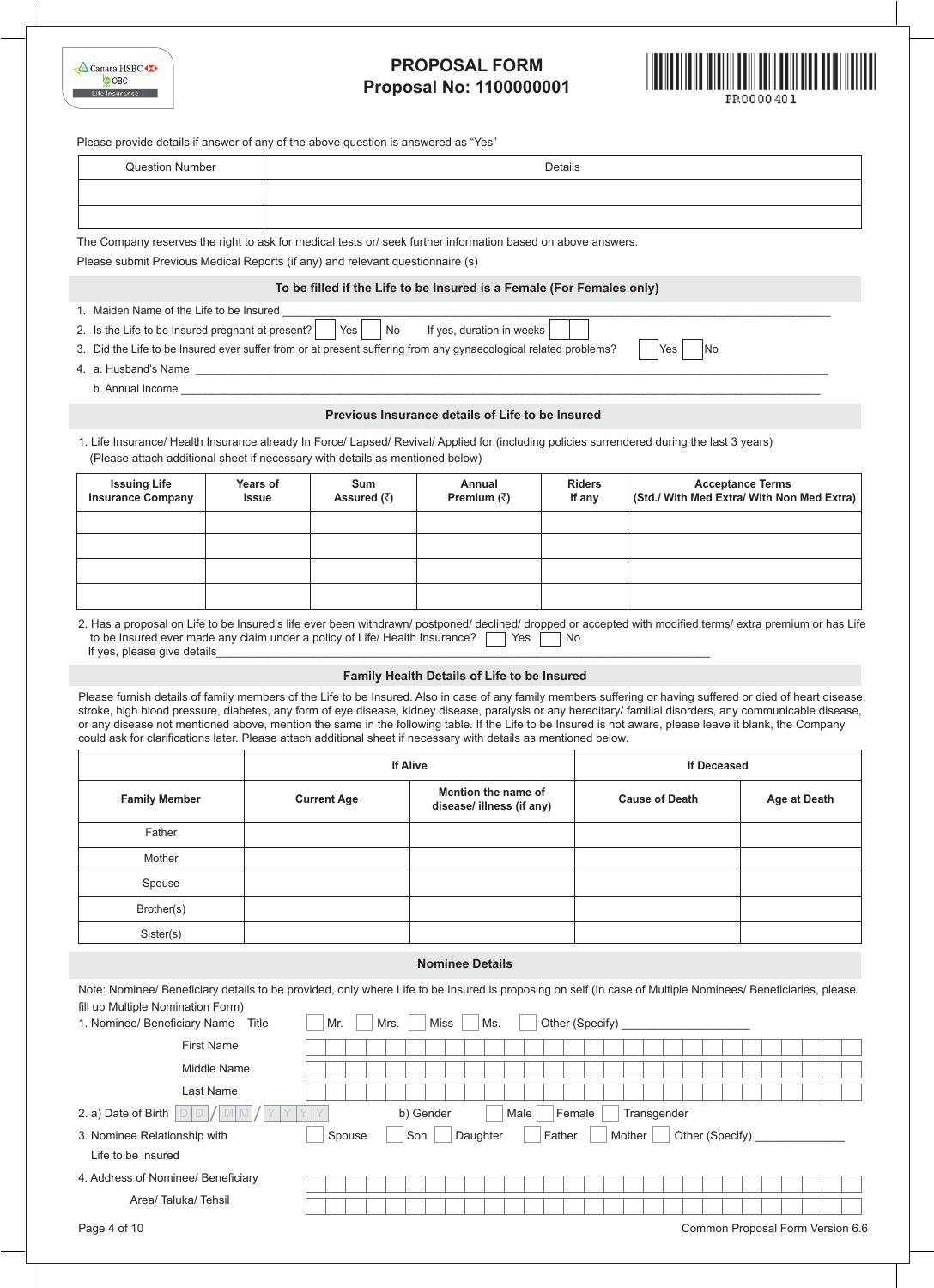| Canara HSBC $\Phi$<br><b>COBC</b><br>Life Insurance |                                                          | <b>PROPOSAL FORM</b><br><b>Proposal No: 1100000001</b>                                                                                                                                                                                                                                                                               | <u> IIII III III III III I</u><br>PR0000401 |
|-----------------------------------------------------|----------------------------------------------------------|--------------------------------------------------------------------------------------------------------------------------------------------------------------------------------------------------------------------------------------------------------------------------------------------------------------------------------------|---------------------------------------------|
|                                                     | City/ District                                           | State                                                                                                                                                                                                                                                                                                                                |                                             |
|                                                     | Country                                                  | Pin Code                                                                                                                                                                                                                                                                                                                             |                                             |
| 5. Contact details: 1 Mobile with ISD Code          |                                                          | 1 Alternate Mobile with ISD Code                                                                                                                                                                                                                                                                                                     |                                             |
| Telephone/Mobile Number<br>wherever available       | 雷 Residence Ph.                                          | $\boxtimes$ Email                                                                                                                                                                                                                                                                                                                    |                                             |
|                                                     |                                                          | Appointee or Guardian Details (Other than the Life to be Insured), if the Nominee/ Beneficiary is a minor (below 18 yrs)                                                                                                                                                                                                             |                                             |
| 1. Name of Appointee/ Guardian Title                |                                                          | Other (Specify)<br>Mr.<br>Mrs.<br>Miss<br>Ms.                                                                                                                                                                                                                                                                                        |                                             |
|                                                     | <b>First Name</b>                                        |                                                                                                                                                                                                                                                                                                                                      |                                             |
|                                                     | Middle Name                                              |                                                                                                                                                                                                                                                                                                                                      |                                             |
|                                                     | Last Name                                                |                                                                                                                                                                                                                                                                                                                                      |                                             |
| 2. a) Date of Birth                                 | D<br>D                                                   | b) Gender<br>Male<br>Female<br>Transgender                                                                                                                                                                                                                                                                                           |                                             |
| 3. Relationship with the Nominee/ Beneficiary       |                                                          |                                                                                                                                                                                                                                                                                                                                      |                                             |
| 4. Address of Appointee/ Guardian                   |                                                          |                                                                                                                                                                                                                                                                                                                                      |                                             |
|                                                     | Area/Taluka/Tehsil                                       |                                                                                                                                                                                                                                                                                                                                      |                                             |
|                                                     | City/ District                                           | State                                                                                                                                                                                                                                                                                                                                |                                             |
|                                                     | Country                                                  | Pin Code                                                                                                                                                                                                                                                                                                                             |                                             |
| 5. Contact details: 1 Mobile with ISD Code          |                                                          | 1 Alternate Mobile with ISD Code                                                                                                                                                                                                                                                                                                     |                                             |
| Telephone/Mobile Number<br>wherever available       | Residence Ph.                                            | $\boxtimes$ Email                                                                                                                                                                                                                                                                                                                    |                                             |
|                                                     |                                                          | Personal details of Proposer/ Life to be Insured                                                                                                                                                                                                                                                                                     |                                             |
| Please fill as per instructions                     |                                                          | (PLEASE FILL DETAILS OF PROPOSER FOR Q.1 TO Q.22 WHERE LIFE TO BE INSURED AND THE PROPOSER ARE DIFFERENT)<br>(PLEASE SKIP Q.1 to Q.11 IF THE LIFE TO BE INSURED AND THE PROPOSER ARE SAME)                                                                                                                                           |                                             |
| 1. Proposer Name                                    | Title                                                    | Other (Specify)<br>Mrs.<br>Miss<br>Ms.<br>Mr.                                                                                                                                                                                                                                                                                        |                                             |
|                                                     | <b>First Name</b>                                        |                                                                                                                                                                                                                                                                                                                                      |                                             |
|                                                     | Middle Name                                              |                                                                                                                                                                                                                                                                                                                                      |                                             |
|                                                     | Last Name                                                |                                                                                                                                                                                                                                                                                                                                      |                                             |
| 2. a) Date of Birth                                 |                                                          | b) Gender<br>Male<br>Female<br>Transgender                                                                                                                                                                                                                                                                                           |                                             |
| 3. Father's Name                                    | Title                                                    | Others (Specify)<br>Mr.                                                                                                                                                                                                                                                                                                              |                                             |
|                                                     | <b>First Name</b>                                        |                                                                                                                                                                                                                                                                                                                                      |                                             |
|                                                     | Middle Name                                              |                                                                                                                                                                                                                                                                                                                                      |                                             |
|                                                     | Last Name                                                |                                                                                                                                                                                                                                                                                                                                      |                                             |
| 4. Is Proposer                                      |                                                          | Resident Indian<br>NRI (Non Resident Indian)<br>PIO (Person of Indian Origin)                                                                                                                                                                                                                                                        |                                             |
|                                                     |                                                          | Foreign National<br>Company/ Partnership Firm/ HUF<br>Other (Specify)<br>(Please fill NRI/ PIO/ Foreign National Questionnaire if applicable. In case of NRI/ PIO/ Foreign National, all correspondence and communication shall be<br>sent to the address provided for such purpose in the NRI/ PIO/ Foreign National Questionnaire) |                                             |
| 5. Marital Status                                   |                                                          | Unmarried<br>Divorcee<br>Married<br>Widow(er)                                                                                                                                                                                                                                                                                        |                                             |
| 6. a) Country of Residence                          |                                                          | b) Country of birth                                                                                                                                                                                                                                                                                                                  |                                             |
| c) City of Birth                                    |                                                          | (Please specify in case of multiple citizenship)<br>d) Citizenship                                                                                                                                                                                                                                                                   |                                             |
|                                                     | e) Nationality (Please specify in case of nationalities) | f) Annual Income $(\bar{\tau})$                                                                                                                                                                                                                                                                                                      |                                             |
| 7. a) Occupation                                    |                                                          | Salaried<br>Retired<br>Housewife<br>Student                                                                                                                                                                                                                                                                                          | <b>Business Owner/ Self Employed</b>        |
|                                                     | b) Exact nature of occupation/ duties                    | (Specify if you are in money services/ lottery/ casino/ gambling/ horse jockey/ NGO/ Trust/ Charity/ Real Estate/ Jewellery/ Scrap Dealer/ Diamond dealer)                                                                                                                                                                           |                                             |
| c) Organization/ Employer Name                      |                                                          | d) Nature of industry of the Employer/ Organization                                                                                                                                                                                                                                                                                  |                                             |
| e) Office Address - Country                         |                                                          |                                                                                                                                                                                                                                                                                                                                      |                                             |
| 8. Are you a Politically Exposed Person (PEP)?      |                                                          | Yes<br>No                                                                                                                                                                                                                                                                                                                            |                                             |
| If yes, please provide details                      |                                                          | (PEPs are individuals who are or have been associated with a political party/ politician or holding any senior role in any ministry/ government/ state owned<br>enterprises/ judicial body/ military/ police in India or abroad or those individuals who have any close family members or associates in the said capacity)           |                                             |
| 9. Communication Address                            |                                                          | <b>Current Residential Address</b><br><b>Permanent Residential Address</b>                                                                                                                                                                                                                                                           |                                             |

ı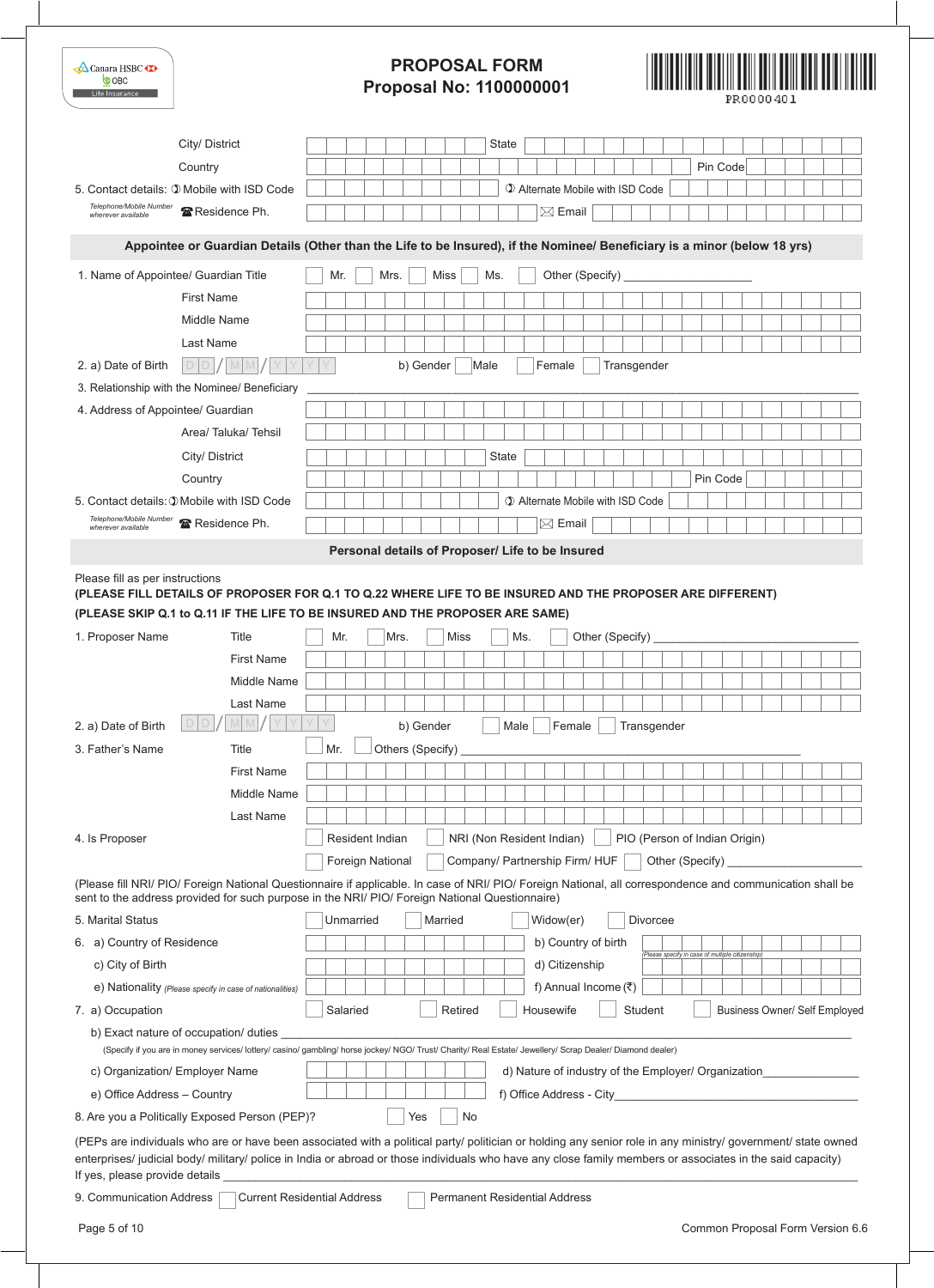| Canara HSBC<br><b>COBC</b><br>Life Insurance                                            | <b>PROPOSAL FORM</b><br><b>Proposal No: 1100000001</b><br>PR 0000 40 1                                                                      |
|-----------------------------------------------------------------------------------------|---------------------------------------------------------------------------------------------------------------------------------------------|
| 10. Current Residential Address                                                         | (Pincode is Mandatory)                                                                                                                      |
| Area/Taluka/Tehsil                                                                      |                                                                                                                                             |
| City/ District                                                                          | State                                                                                                                                       |
| Country                                                                                 | Pin Code                                                                                                                                    |
| 11. Permanent Residential Address                                                       |                                                                                                                                             |
| Area/Taluka/Tehsil                                                                      |                                                                                                                                             |
| City/ District                                                                          | State                                                                                                                                       |
| Country                                                                                 | Pin Code                                                                                                                                    |
| 12. Proof of Address Submitted                                                          | <b>Current Residential Address</b><br><b>Permanent Residential Address</b>                                                                  |
| 13. Address Proof                                                                       | Driving License<br>Voters Identity Card<br>NREGA Card<br>Passport                                                                           |
|                                                                                         | Bank account or Post Office savings bank account statement<br>Others _______(please specify)                                                |
| 14. Proof of Identity                                                                   | Voter ID<br>PAN<br>Driving License<br><b>NREGA Card</b><br>Passport                                                                         |
|                                                                                         |                                                                                                                                             |
|                                                                                         | Passport/ Voter ID/ NREGA Card/ Driving License/ Others Number                                                                              |
| Passport/ Driving License/ Others Expiry Date                                           | Telephone/Mobile Number wherever available.                                                                                                 |
| 15. Contact details: 1 Mobile ISD Code                                                  | <b>1 Alternate Mobile ISD Code</b><br>No.<br>No.                                                                                            |
| Residence Ph. with STD Code                                                             | $\boxtimes$ Email<br>No.                                                                                                                    |
| 16. Proposer's Relationship with Life to be Insured                                     | Self<br>Son<br>Daughter<br>Father<br>Mother<br>Other<br>Spouse                                                                              |
| 17. Mother's Name Title                                                                 | Others (Specify)<br>Mrs.<br>Ms.                                                                                                             |
| <b>First Name</b>                                                                       |                                                                                                                                             |
| Middle Name                                                                             |                                                                                                                                             |
| <b>Last Name</b>                                                                        |                                                                                                                                             |
|                                                                                         | b) Tax Identification Number                                                                                                                |
| 19. PAN No.<br>20. Total Insurance Cover (₹)<br>21. a) e-Insurance Account Number (eIA) | (TIN number mandatory for other than Indian)<br>(In case PAN is not submitted then FORM 60 is furnished.)                                   |
| b) Name of the Insurance Repository to which eIA is linked                              | CDSL<br><b>NSDL</b><br><b>CAMS</b><br><b>KARVY</b>                                                                                          |
| c) If you do not have an eIA account, would you like to create one?                     | Yes<br>No                                                                                                                                   |
| If yes, please name the preferred Insurance Repository                                  | CDSL<br>CAMS<br><b>KARVY</b><br><b>NSDL</b>                                                                                                 |
| d) Do you need a physical copy of the policy document?                                  | Yes<br>No                                                                                                                                   |
|                                                                                         | 22. If the proposer is Company/ Partnership Firm/ HUF, following details to be provided:                                                    |
| a) Company/ Partnership Firm/ HUF Name:                                                 |                                                                                                                                             |
|                                                                                         |                                                                                                                                             |
|                                                                                         | b) Contact Person/ Proposer/ Nominee/ Beneficiary Name/ Authorized Signatory: Title<br><b>Miss</b><br>Other (specify)<br>Mr.<br>Mrs.<br>Ms. |
| <b>First Name</b><br>Middle Name                                                        |                                                                                                                                             |
|                                                                                         |                                                                                                                                             |
| Last Name                                                                               |                                                                                                                                             |
|                                                                                         | <b>Product Details</b>                                                                                                                      |
| Mode of Payment<br>Monthly                                                              | Quarterly<br>Half-yearly<br>Single Premium<br>Yearly                                                                                        |
| Plan/ Coverage/ Rider Name                                                              | <b>Coverage Amount</b><br>Installment Premium (₹)<br><b>Premium Term</b><br><b>Deferment</b><br><b>Premium Free</b><br><b>Policy Term</b>   |
| Plan Name/ Coverage/ Rider Name                                                         | Proposed $(3)$<br>Period<br><b>Period Window</b>                                                                                            |
| Plan Name/ Coverage/ Rider Name                                                         |                                                                                                                                             |
| Plan Name/ Coverage/ Rider Name                                                         |                                                                                                                                             |
|                                                                                         |                                                                                                                                             |
|                                                                                         | Total Installment Premium (₹)                                                                                                               |
|                                                                                         |                                                                                                                                             |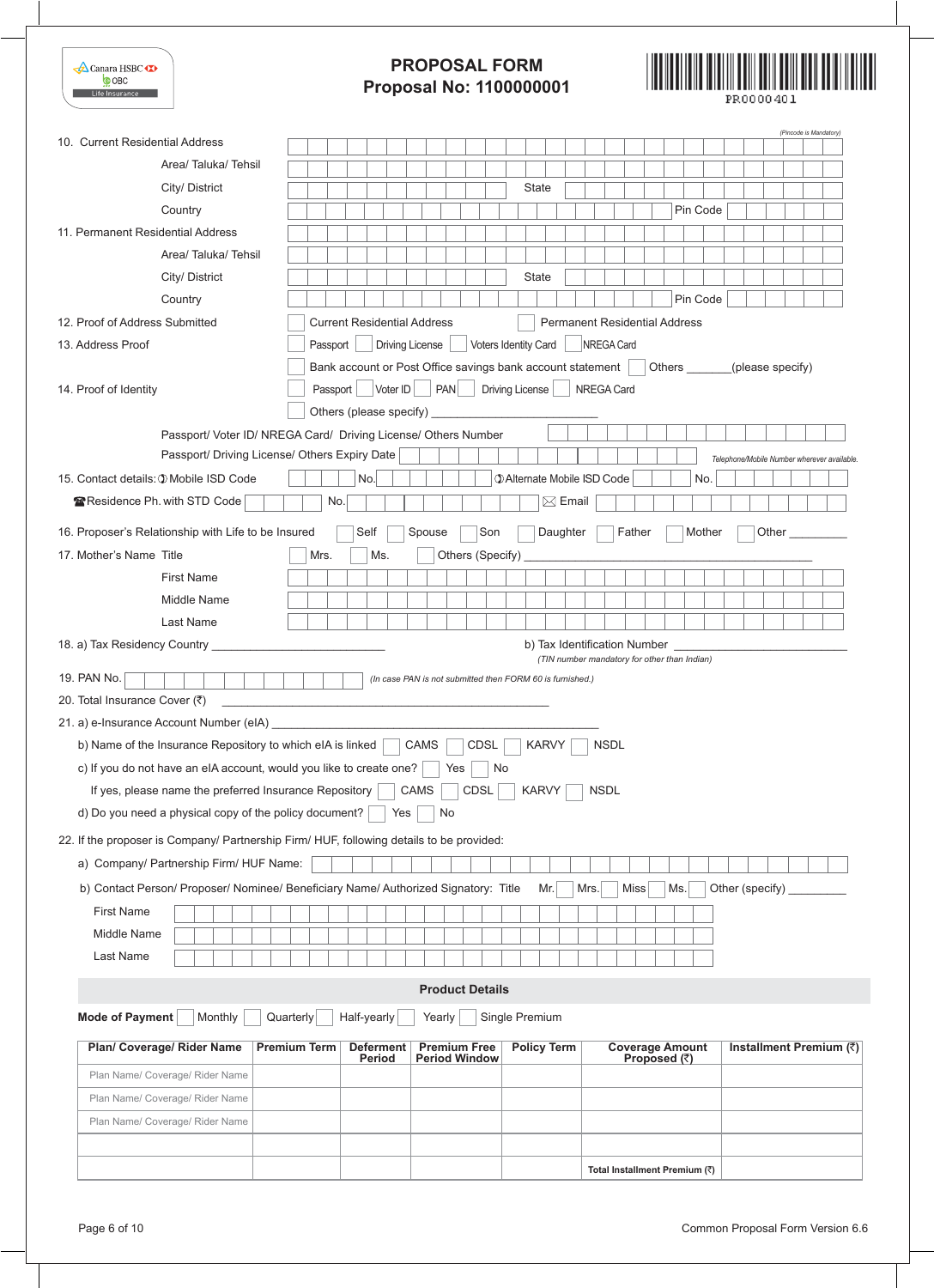|          | <b>A</b> Canara HSBC<br><b>COBC</b><br>Life Insurance          |                                                                                                                                                                                                                                                                                                                                                                                                                                                                                                                                                                                                                                                     |                                                                 |                                   | <b>PROPOSAL FORM</b><br><b>Proposal No: 1100000001</b>                                                                                                                                                                                                                                                                                                                                                                                                                                                                                                                                                                                                                                                                                                                                                                                                                                                                                                                                                                                                                                                                                                                                                                                            |                                                        |                                           |                                 |                                                                                                                                                                                                                                                                          | PR 0000 40 1 |                                            |
|----------|----------------------------------------------------------------|-----------------------------------------------------------------------------------------------------------------------------------------------------------------------------------------------------------------------------------------------------------------------------------------------------------------------------------------------------------------------------------------------------------------------------------------------------------------------------------------------------------------------------------------------------------------------------------------------------------------------------------------------------|-----------------------------------------------------------------|-----------------------------------|---------------------------------------------------------------------------------------------------------------------------------------------------------------------------------------------------------------------------------------------------------------------------------------------------------------------------------------------------------------------------------------------------------------------------------------------------------------------------------------------------------------------------------------------------------------------------------------------------------------------------------------------------------------------------------------------------------------------------------------------------------------------------------------------------------------------------------------------------------------------------------------------------------------------------------------------------------------------------------------------------------------------------------------------------------------------------------------------------------------------------------------------------------------------------------------------------------------------------------------------------|--------------------------------------------------------|-------------------------------------------|---------------------------------|--------------------------------------------------------------------------------------------------------------------------------------------------------------------------------------------------------------------------------------------------------------------------|--------------|--------------------------------------------|
|          | <b>For Traditional Plans:</b>                                  | I would like to opt for Set-Off Option*1:                                                                                                                                                                                                                                                                                                                                                                                                                                                                                                                                                                                                           | Yes                                                             | No                                |                                                                                                                                                                                                                                                                                                                                                                                                                                                                                                                                                                                                                                                                                                                                                                                                                                                                                                                                                                                                                                                                                                                                                                                                                                                   |                                                        |                                           |                                 |                                                                                                                                                                                                                                                                          |              |                                            |
|          |                                                                | I would like to opt for Plan Option*2:                                                                                                                                                                                                                                                                                                                                                                                                                                                                                                                                                                                                              |                                                                 |                                   | Endowment with Whole Life Cover Option                                                                                                                                                                                                                                                                                                                                                                                                                                                                                                                                                                                                                                                                                                                                                                                                                                                                                                                                                                                                                                                                                                                                                                                                            |                                                        | <b>Endowment Option</b>                   |                                 |                                                                                                                                                                                                                                                                          |              |                                            |
|          |                                                                | I would like to opt for Settlement Option*3:                                                                                                                                                                                                                                                                                                                                                                                                                                                                                                                                                                                                        | Yes                                                             | No                                |                                                                                                                                                                                                                                                                                                                                                                                                                                                                                                                                                                                                                                                                                                                                                                                                                                                                                                                                                                                                                                                                                                                                                                                                                                                   |                                                        |                                           |                                 |                                                                                                                                                                                                                                                                          |              |                                            |
|          |                                                                | I would like to opt for Plan Option*4:                                                                                                                                                                                                                                                                                                                                                                                                                                                                                                                                                                                                              | <b>Guaranteed Savings</b>                                       |                                   | Guaranteed Savings with Double Protection                                                                                                                                                                                                                                                                                                                                                                                                                                                                                                                                                                                                                                                                                                                                                                                                                                                                                                                                                                                                                                                                                                                                                                                                         |                                                        |                                           |                                 |                                                                                                                                                                                                                                                                          |              | Guaranteed Savings with Premium Protection |
|          |                                                                | I would like to opt for Plan Option*5:                                                                                                                                                                                                                                                                                                                                                                                                                                                                                                                                                                                                              | Guaranteed Cashback<br>Guaranteed Single Pay Advantage          |                                   | Guaranteed Cashback with Premium Protection                                                                                                                                                                                                                                                                                                                                                                                                                                                                                                                                                                                                                                                                                                                                                                                                                                                                                                                                                                                                                                                                                                                                                                                                       |                                                        |                                           |                                 | Guaranteed Income Advantage                                                                                                                                                                                                                                              |              |                                            |
|          |                                                                | I would like to opt for Plan Option*6:                                                                                                                                                                                                                                                                                                                                                                                                                                                                                                                                                                                                              | Guaranteed Income {Optional cover<br>15 years<br>{Type of cover | Single Life $\Box$                | 20 years} {Optional cover<br>Joint Life#}                                                                                                                                                                                                                                                                                                                                                                                                                                                                                                                                                                                                                                                                                                                                                                                                                                                                                                                                                                                                                                                                                                                                                                                                         | Premium Protection Cover}<br>Premium Protection Cover} |                                           |                                 | Guaranteed Life-Long Income                                                                                                                                                                                                                                              |              | Guaranteed Long-term Income {Income period |
|          |                                                                | I would like to opt for Income Frequency <sup>6</sup> :<br>#If opted, please fill second life questionnaire                                                                                                                                                                                                                                                                                                                                                                                                                                                                                                                                         | Monthly                                                         | Quarterly                         | Half-yearly                                                                                                                                                                                                                                                                                                                                                                                                                                                                                                                                                                                                                                                                                                                                                                                                                                                                                                                                                                                                                                                                                                                                                                                                                                       | Yearly                                                 |                                           |                                 |                                                                                                                                                                                                                                                                          |              |                                            |
|          | I would like to opt for:                                       | <b>Coverage options for Health First Plan:</b>                                                                                                                                                                                                                                                                                                                                                                                                                                                                                                                                                                                                      | Major Critical Illness Cover {Type of cover                     |                                   | Level Sum Assured                                                                                                                                                                                                                                                                                                                                                                                                                                                                                                                                                                                                                                                                                                                                                                                                                                                                                                                                                                                                                                                                                                                                                                                                                                 |                                                        |                                           | Increasing Sum Assured}         |                                                                                                                                                                                                                                                                          |              |                                            |
|          |                                                                |                                                                                                                                                                                                                                                                                                                                                                                                                                                                                                                                                                                                                                                     | Monthly Income Benefit Option}                                  |                                   | Return of Premium Option}                                                                                                                                                                                                                                                                                                                                                                                                                                                                                                                                                                                                                                                                                                                                                                                                                                                                                                                                                                                                                                                                                                                                                                                                                         |                                                        |                                           |                                 |                                                                                                                                                                                                                                                                          |              |                                            |
|          | I would like to opt for:                                       |                                                                                                                                                                                                                                                                                                                                                                                                                                                                                                                                                                                                                                                     | Heart Cover {Type of cover                                      |                                   | Level Sum Assured                                                                                                                                                                                                                                                                                                                                                                                                                                                                                                                                                                                                                                                                                                                                                                                                                                                                                                                                                                                                                                                                                                                                                                                                                                 | Increasing Sum Assured} {                              |                                           |                                 |                                                                                                                                                                                                                                                                          |              | Monthly Income Benefit Option              |
|          | I would like to opt for:<br><b>For Unit Linked Plans*:</b>     |                                                                                                                                                                                                                                                                                                                                                                                                                                                                                                                                                                                                                                                     | Cancer Cover {Type of cover                                     |                                   | Level Sum Assured<br>(Note: Return of Premium Option under Major Critical Illness Cover is available for a policy term of 10 years to 20 years only.                                                                                                                                                                                                                                                                                                                                                                                                                                                                                                                                                                                                                                                                                                                                                                                                                                                                                                                                                                                                                                                                                              | Increasing Sum Assured} {                              |                                           |                                 |                                                                                                                                                                                                                                                                          |              | Monthly Income Benefit Option}             |
|          | $\%$                                                           | $\frac{0}{0}$                                                                                                                                                                                                                                                                                                                                                                                                                                                                                                                                                                                                                                       | %                                                               |                                   | %<br>%                                                                                                                                                                                                                                                                                                                                                                                                                                                                                                                                                                                                                                                                                                                                                                                                                                                                                                                                                                                                                                                                                                                                                                                                                                            | %                                                      |                                           | %                               |                                                                                                                                                                                                                                                                          | $\%$         | $\frac{0}{0}$                              |
|          | <b>Emerging Leaders</b><br><b>Equity Fund</b>                  | India Multi-Cap<br><b>Equity Fund</b>                                                                                                                                                                                                                                                                                                                                                                                                                                                                                                                                                                                                               | <b>Equity II Fund</b>                                           | <b>Growth Plus</b><br><b>Fund</b> | <b>Balanced Plus</b><br><b>Fund</b>                                                                                                                                                                                                                                                                                                                                                                                                                                                                                                                                                                                                                                                                                                                                                                                                                                                                                                                                                                                                                                                                                                                                                                                                               | Large Cap<br><b>Advantage Fund</b>                     |                                           | <b>Debt Fund</b>                | <b>Debt Plus Fund</b>                                                                                                                                                                                                                                                    |              | <b>Liquid Fund</b>                         |
| 01<br>04 | Auto Funds Rebalancing<br>For Pension Plans:<br>Other Insurer: | Plus Fund is ULIF01013/09/10BLNCDPLFND136,<br>Premium Funding Benefit Option Chosen*<br>You can select your option(s) from the following*<br>Systematic Withdrawal Option (SWO) <sup>®</sup> Choose Frequency of SWO<br>Fund Value to be withdrawn in a Policy Year<br>Systematic Transfer Option, Choose Target STO Fund<br>Large Cap Advantage Fund<br>Target Appreciation _____% (5% to 15% in multiple of 1)<br>Annuity option at the time of vesting (maturity)<br>Immediate Life Annuity<br>Immediate Life Annuity with return of<br>Purchase Price on Critical Illness (CI)<br>or Accidental total & Permanent<br>Disability (ATPD) or death | Milestone Withdrawal Option (MWO) <sup>®</sup>                  | Death Only<br>02<br>05            | Large Cap Advantage Fund is ULIF02109/06/20LARCPADFND136,<br>ULIF00409/07/08INDEBTFUND136, Debt Plus Fund is ULIF01115/09/10DEBTPLFUND136 & Liquid Fund is ULIF00514/07/08LIQUIDFUND136.<br>Death Or TPD<br>Safety Switch Option<br>Monthly<br>(1% to 12%)<br>India Multi-cap Equity Fund<br>Return Protector Option, Choose RPO Fund <india advantage="" cap="" emerging="" equity="" fund="" ii="" large="" leaders="" multi-cap=""><br/>@Only one of 'Milestone Withdrawal Option' or 'Systematic Withdrawal Option' can be chosen.<br/>(Please mention Annuity option code as mentioned below)<br/>Immediate Life Annuity with return of<br/><b>Purchase Price</b><br/>Immediate Joint Life Annuity with<br/>Return of Purchase Price<br/>a) Amount to be annuitized (as a %age of vesting amount): __________ %(Min 40%)<br/>b) Amount to be annuitized from other insurer (As a %age of A above) 6 % (Max 50%)<br/>* Please refer sales brochure for details on option(s)/ Unit Linked Fund(s) available under a particular product.<br/><sup>1</sup> Applicable for Smart Monthly Income Plan; <sup>2</sup> Applicable for Jeevan Nivesh Plan; <sup>3</sup> Applicable for Jeevan Nivesh Plan, Invest4G, Titanium Plus Plan, Smart</india> | Quarterly                                              | Half-yearly<br>Equity II Fund<br>03<br>06 | Yearly<br><b>Purchase Price</b> | <b>Emerging Leaders Equity Fund</b><br>Immediate Life Annuity with Return<br>of Balance Purchase Price<br>Deferred Life Annuity with Return of<br>Deferment Period $\Box$ 1 $\Box$ 2 $\Box$ 3 $\Box$ 4<br>$\Box$ 5 $\Box$ 6 $\Box$ 7 $\Box$ 8 $\Box$ 9 $\Box$ 10 (Years) |              | Debt Fund is                               |
|          | Guaranteed Income4Life                                         |                                                                                                                                                                                                                                                                                                                                                                                                                                                                                                                                                                                                                                                     |                                                                 |                                   | Goals Plan, Smart Future Plan, Future Smart Plans; <sup>4</sup> Applicable for Guaranteed Savings Plan; <sup>5</sup> Applicable for Guaranteed Income Plan; <sup>6</sup> Applicable for<br><b>Mode of Renewal Premium Payment</b>                                                                                                                                                                                                                                                                                                                                                                                                                                                                                                                                                                                                                                                                                                                                                                                                                                                                                                                                                                                                                 |                                                        |                                           |                                 |                                                                                                                                                                                                                                                                          |              |                                            |
|          |                                                                | Preference for Renewal Premium Payment                                                                                                                                                                                                                                                                                                                                                                                                                                                                                                                                                                                                              |                                                                 |                                   |                                                                                                                                                                                                                                                                                                                                                                                                                                                                                                                                                                                                                                                                                                                                                                                                                                                                                                                                                                                                                                                                                                                                                                                                                                                   |                                                        |                                           |                                 |                                                                                                                                                                                                                                                                          |              |                                            |
|          |                                                                | Cheque/ Demand Draft                                                                                                                                                                                                                                                                                                                                                                                                                                                                                                                                                                                                                                | Standing Instructions/ NACH                                     |                                   | <b>Credit Card</b>                                                                                                                                                                                                                                                                                                                                                                                                                                                                                                                                                                                                                                                                                                                                                                                                                                                                                                                                                                                                                                                                                                                                                                                                                                |                                                        |                                           |                                 |                                                                                                                                                                                                                                                                          |              |                                            |
|          |                                                                |                                                                                                                                                                                                                                                                                                                                                                                                                                                                                                                                                                                                                                                     |                                                                 |                                   | Please fill Payor Questionnaire, Payor KYC and AML Questionnaire if Payor different than Proposer<br>Bank Details of Proposer for receiving refund or payments                                                                                                                                                                                                                                                                                                                                                                                                                                                                                                                                                                                                                                                                                                                                                                                                                                                                                                                                                                                                                                                                                    |                                                        |                                           |                                 |                                                                                                                                                                                                                                                                          |              |                                            |
|          |                                                                | account, details of which are provided herein below.                                                                                                                                                                                                                                                                                                                                                                                                                                                                                                                                                                                                |                                                                 |                                   | I hereby request you to transfer all refunds/payments arising from the stage of proposal until the completion of tenure of the policy, directly to the bank                                                                                                                                                                                                                                                                                                                                                                                                                                                                                                                                                                                                                                                                                                                                                                                                                                                                                                                                                                                                                                                                                       |                                                        |                                           |                                 |                                                                                                                                                                                                                                                                          |              |                                            |
|          |                                                                | Note - Please submit relevant supporting documents along with the below details                                                                                                                                                                                                                                                                                                                                                                                                                                                                                                                                                                     |                                                                 |                                   |                                                                                                                                                                                                                                                                                                                                                                                                                                                                                                                                                                                                                                                                                                                                                                                                                                                                                                                                                                                                                                                                                                                                                                                                                                                   |                                                        |                                           |                                 |                                                                                                                                                                                                                                                                          |              |                                            |
|          | Account Holder Name                                            |                                                                                                                                                                                                                                                                                                                                                                                                                                                                                                                                                                                                                                                     | First Name                                                      |                                   |                                                                                                                                                                                                                                                                                                                                                                                                                                                                                                                                                                                                                                                                                                                                                                                                                                                                                                                                                                                                                                                                                                                                                                                                                                                   | Middle Name                                            |                                           |                                 | Last Name                                                                                                                                                                                                                                                                |              |                                            |
|          |                                                                | Bank Name was a structured by the contract of the contract of the contract of the contract of the contract of the contract of the contract of the contract of the contract of the contract of the contract of the contract of                                                                                                                                                                                                                                                                                                                                                                                                                       |                                                                 |                                   |                                                                                                                                                                                                                                                                                                                                                                                                                                                                                                                                                                                                                                                                                                                                                                                                                                                                                                                                                                                                                                                                                                                                                                                                                                                   |                                                        |                                           |                                 |                                                                                                                                                                                                                                                                          |              |                                            |
|          |                                                                | Branch Address <b>Example 20</b> Section 20 April 20 Section 20 April 20 Section 20 April 20 Section 20 Section 20 April 20 Section 20 April 20 Section 20 Section 20 April 20 Section 20 Section 20 Section 20 Section 20 Section                                                                                                                                                                                                                                                                                                                                                                                                                  |                                                                 |                                   |                                                                                                                                                                                                                                                                                                                                                                                                                                                                                                                                                                                                                                                                                                                                                                                                                                                                                                                                                                                                                                                                                                                                                                                                                                                   |                                                        |                                           |                                 |                                                                                                                                                                                                                                                                          |              |                                            |
|          |                                                                |                                                                                                                                                                                                                                                                                                                                                                                                                                                                                                                                                                                                                                                     |                                                                 |                                   |                                                                                                                                                                                                                                                                                                                                                                                                                                                                                                                                                                                                                                                                                                                                                                                                                                                                                                                                                                                                                                                                                                                                                                                                                                                   |                                                        |                                           |                                 |                                                                                                                                                                                                                                                                          |              |                                            |
|          | <b>Account Type</b>                                            |                                                                                                                                                                                                                                                                                                                                                                                                                                                                                                                                                                                                                                                     | Savings<br>Current                                              | <b>NRE</b>                        | <b>NRO</b>                                                                                                                                                                                                                                                                                                                                                                                                                                                                                                                                                                                                                                                                                                                                                                                                                                                                                                                                                                                                                                                                                                                                                                                                                                        |                                                        |                                           |                                 |                                                                                                                                                                                                                                                                          |              |                                            |
|          | Page 7 of 10                                                   |                                                                                                                                                                                                                                                                                                                                                                                                                                                                                                                                                                                                                                                     |                                                                 |                                   |                                                                                                                                                                                                                                                                                                                                                                                                                                                                                                                                                                                                                                                                                                                                                                                                                                                                                                                                                                                                                                                                                                                                                                                                                                                   |                                                        |                                           |                                 | Common Proposal Form Version 6.6                                                                                                                                                                                                                                         |              |                                            |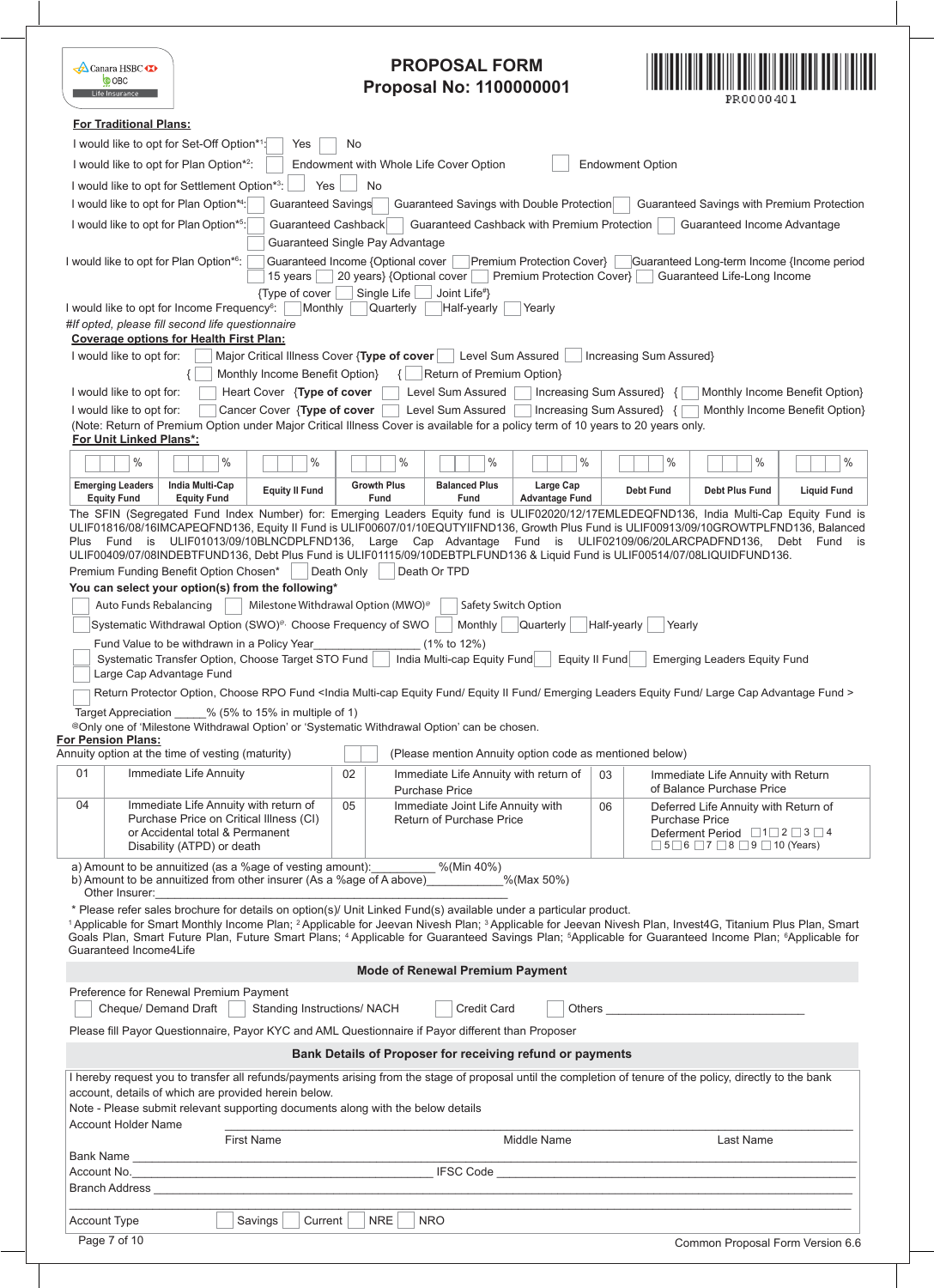| $\triangle$ Canara HSBC $\overline{\mathbf{X}}$ |  |
|-------------------------------------------------|--|
| <b>COBC</b>                                     |  |
| Life Insurance                                  |  |



#### **Declaration and Authorization**

- I hereby declare, on my behalf and/ or on behalf of Life to be Insured, that the above statements, answers and/ or particulars given by me are true and complete in all respects to the best of my knowledge and that I am authorized to propose on behalf of the Life Insured.
- I understand that the information provided by me will form the basis of the insurance policy, is subject to the Board approved underwriting policy of the insurer and that the policy will come into force only after full payment of the premium chargeable and all documents required by the company.
- I further declare that I will notify in writing any change occurring in the occupation or general health of the Life to be Insured/ proposer after the proposal has been submitted but before communication of the risk acceptance by the company.
- I declare that I consent to the company seeking medical information from any doctor or hospital who/ which at any time has attended on the person to be insured/ proposer or from any past or present employer concerning anything which affects the physical or mental health of the person to be insured/ proposer and seeking information from any insurer to whom an application for insurance on the person to be insured/ proposer has been made for the purpose of underwriting the proposal and/ or claim settlement.
- I authorize the company to share information pertaining to my proposal including the medical records of the insured/ proposer for the sole purpose of underwriting the proposal and/ or claims settlement and with any Governmental and/ or Regulatory authority.
- I/We hereby authorize Company to send me any information relating to my porposals/ policies through SMS on the phone number/e-mail address provided by me.
- I have selected the product on voluntarily basis my needs and affordability and also hereby agree that any failure on my/our part to notify the Company of the required information or if any of the statements, answers and declarations are found to be fraudulently made or amount to mis-statement, the said contract shall stand terminated and benefits payable under the Policy will be as per applicable laws including Section 45 of the Insurance Act, 1938, as amended from time to time.
- I authorize the Company to conduct screening/ confirmation/ reconfirmation of overall status of my as well as that of the Life to be Insured including the health status through medical examinations, if required, which may include Laboratory tests, Cardiac, Radiological investigations and other medical tests including blood tests to detect bacterial/ viral/ fungal infections. I hereby give my consent to undergo HIV1/2 test by ELISA method. I am aware that this test is only for screening purposes and not confirmatory for HIV/ AIDS.
- I/We authorize the Company to share (within or outside India) my or life to be Insured's information regarding the financial, physical or mental health together with leave records and employment details from/ with (i) Governmental and/or Regulatory Authority,(ii) Insurance Repositories (iii) CERSAI /other authentication agencies (iv) reinsurers/ /hospitals or diagnostic centers/other insurance companies including any past or present employer for underwriting assessment, claim investigation/ settlement, KYC authentication (if permitted), offline verification and policy servicing purpose as per regulatory framework put in place by the Authority.
- I hereby consent to receive the information from Central KYC Registry or other statutory authority through sms/ email on the registered number/ email address.
- I/ We declare that the premiums paid/ payable are/ will not be generated from the proceeds of any illegal means/ criminal activities/ offences and I/ We shall abide by and conform to the Prevention of Money Laundering Act, 2002 or any other applicable laws. I understand that in case of withdrawal of this application by me post undergoing medicals or part thereof, the Company shall return the first premium deposit without any interest and after deducting the expenses incurred on the medical test/ examination, if any.

| Signature/Thumb Impression of Life to be Insured<br>(Proposer signature required if Life to be Insured is a minor) |
|--------------------------------------------------------------------------------------------------------------------|

Signature/ Thumb Impression of **Proposer**

Date  $D D / M M / Y Y Y$ 

Place

Foreign Account Tax Compliance Act ("FATCA")/Common Reporting Standards ("CRS") Declaration **(Applicable if the proposer is a US person or is a tax resident outside of India):**

- I/we certify that (a) I am taxable as a US person under the laws of the United States of America ("U.S.") or any state or political subdivision thereof or therein, including the District of Columbia or any states of the U.S., or (b) an estate the income of which is subject to U.S federal income tax regardless of the source thereof. **(This clause is applicable only if the proposer is identified as a US person);** or (c) taxable as a tax resident under the laws of country outside India. **(This clause is applicable only if the proposer is a tax resident outside of India)**
- I/We understand that the Company is relying on the information submitted by me for the purpose of determining my status in compliance with FATCA/CRS. The Company is not able to offer any tax advice on CRS or FATCA or its impact on me. I/We shall seek advice from professional tax advisor for any tax questions. I/We agree to submit a new form within 30 days if any information or certification on this form becomes incorrect. I/We agree that as may be required by domestic regulators /tax authorities, the Company may also be required to report, reportable details to CBDT or close or suspend my policy. I/We certify that I/We provide the information on this form and to the best of my/our knowledge and belief the certification is true, correct, and complete including the taxpayer identification number.

**In case of Thumb Impression, Left Thumb Impression (LTI) for Males, and Right Thumb Impression (RTI) for Females**

| Signature/Thumb Impression of Life to be Insured<br>(Proposer signature required if Life to be Insured is a minor)<br>Date                                           | Signature/ Thumb Impression of <b>Proposer</b><br>Place                                        |
|----------------------------------------------------------------------------------------------------------------------------------------------------------------------|------------------------------------------------------------------------------------------------|
| have suggested the present product (s) to the Proposer basis the                                                                                                     | Declaration by Insurance Intermediary's Representative/ Direct Sales Person/Agent, etc.        |
| assessment of suitability thereof to the needs of the proposer and have fully explained all the features<br>thereof to the Proposer and he/ she has understood same. | Signature of Insurance Intermediary's<br>Representative/ Direct Sales Person/ Agent/ Declarant |

Common Proposal Form Version 6.6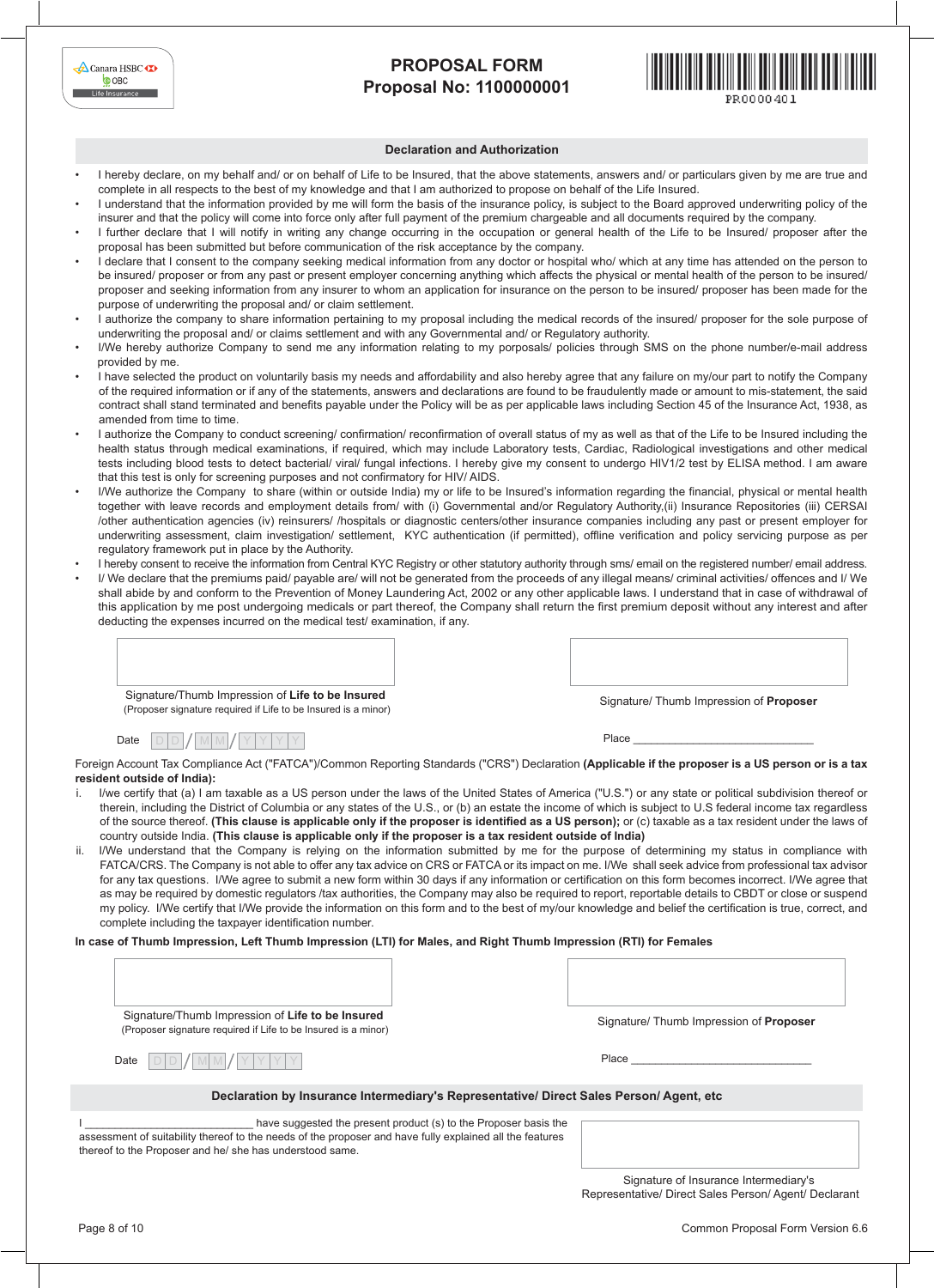

#### **Vernacular language/ Proposal not filled by Prospect/ Illiterate Declaration:**

| Son/Daughter of<br>do hereby declare on solemn affirmation as under: I have read out and fully explained the contents of the proposal form in                                                                                    | adult and residing at<br>language to                                                           |
|----------------------------------------------------------------------------------------------------------------------------------------------------------------------------------------------------------------------------------|------------------------------------------------------------------------------------------------|
| and he/ she has understood the significance of the proposed contract. I have truthfully and correctly recorded the<br>Mr./ Mrs./ Ms.                                                                                             |                                                                                                |
| replies given by the Proposer/ Life to be Insured and that the Proposer/ Life to be Insured has<br>affixed the signature/ thumb impression above, after fully understanding the contents thereof.<br>Solemnly affirmed at<br>on. |                                                                                                |
| (Proposer) hereby declare that I have understood the questions<br>and answers of the proposal form as explained by Insurance Intermediary's Representative/ Direct<br>Sales Person/Agent/Declarant                               | Signature of Insurance Intermediary's<br>Representative/ Direct Sales Person/ Agent/ Declarant |

**Signature/ Thumb Impression of Proposer**

#### **YOUR COMMUNICATION ADDRESS IS VERY IMPORTANT FOR BETTER SERVICE. PLEASE CHECK IT THOROUGHLY BEFORE SIGNING**

#### **Section 41 of Insurance Act, 1938 (as amended from time to time)**

1) No person shall allow or offer to allow, either directly or indirectly, as an inducement to any person to take out or renew or continue an insurance in respect of any kind of risk relating to lives or property in India, any rebate of the whole or part of the commission payable or any rebate of the premium shown on the policy, nor shall any person taking out or renewing or continuing a policy accept any rebate, except such rebate as may be allowed in accordance with the published prospectuses or tables of the insurer.

2) Any person making default in complying with the provisions of this section shall be liable for a penalty which may extend to ten lakh rupees.

#### **Section 45 of Insurance Act, 1938 (as amended from time to time)**

(1) No policy of life insurance shall be called in question on any ground whatsoever after the expiry of three years from the date of the policy, i.e., from the date of issuance of the policy or the date of commencement of risk or the date of revival of the policy or the date of the rider to the policy, whichever is later. (2) A policy of life insurance may be called in question at any time within three years from the date of issuance of the policy or the date of commencement of risk or the date of revival of the policy or the date of the rider to the policy, whichever is later, on the ground of fraud: Provided that the insurer shall have to communicate in writing to the insured or the legal representatives or nominees or assignees of the insured the grounds and materials on which such decision is based.

(3) Notwithstanding anything contained in sub-section (2), no insurer shall repudiate a life insurance policy on the ground of fraud if the insured can prove that the mis-statement of a or suppression of a material fact was true to the best of his knowledge and belief or that there was no deliberate intention to suppress the fact or that such mis-statement of or suppression of a material fact are within the knowledge of the insurer:

Provided that in case of fraud, the onus of disproving lies upon the beneficiaries, in case the policyholder is not alive.

(4) A policy of life insurance may be called in question at any time within three years from the date of issuance of the policy or the date of commencement of risk or the date of revival of the policy or the date of the rider to the policy, whichever is later, on the ground that any statement of or suppression of a fact material to the expectancy of the life of the insured was incorrectly made in the proposal or other document on the basis of which the policy was issued or revived or rider issued:

Provided that the insurer shall have to communicate in writing to the insured or the legal representatives or nominees or assignees of the insured the grounds and materials on which such decision to repudiate the policy of life insurance is based:

Provided further that in case of repudiation of the policy on the ground of misstatement or suppression of a material fact, and not on ground of fraud, the premiums collected on the policy till the date of repudiation shall be paid to the insured or the legal representatives or nominees or assignees of the insured within a period of ninety days from the date of such repudiation.

(5) Nothing in this sections shall prevent the insurer from calling for proof of age at any time if he is entitled to do so, and no policy shall be deemed to be called in question merely because the terms of the policy are adjusted on subsequent proof that the age of the life insured was incorrectly stated in the proposal.

| Page 9 of 10                   | Common Proposal Form Version 6.6                                                                                                                           |         |
|--------------------------------|------------------------------------------------------------------------------------------------------------------------------------------------------------|---------|
| <b>Proposal Acknowledgment</b> | <b>Proposal Number: 1100000001</b>                                                                                                                         |         |
| I, Mr/ Ms                      | have received the proposal for life insurance along with $(\bar{\zeta})$                                                                                   | from    |
| Mr/ Ms                         | towards proposal deposit by the way of Cheque/ DD No.<br>drawn on                                                                                          |         |
| dated                          | with Canara HSBC Oriental Bank of Commerce Life Insurance Company Limited,                                                                                 | branch. |
|                                | This slip is not your premium receipt. The premium receipt will be issued only on receipt of premium by the Insurer and upon application of the premium to |         |
|                                | your policy subject to acceptance of risk. Receipt of completed proposal and initial premium does not create any obligation upon the insurer to underwrite |         |
|                                |                                                                                                                                                            |         |

the risk. Risk under the policy will not commence till the Insurer accepts the proposal, underwrite the risk and communicates to you the acceptance of the risk on this proposal by issuing the policy.

### **Details of Insurance Intermediary's representative/ Direct Sale Person/ Agent**

| Name |                      |  |
|------|----------------------|--|
| Code |                      |  |
|      | Date $D D / M M / Y$ |  |

**Signature**